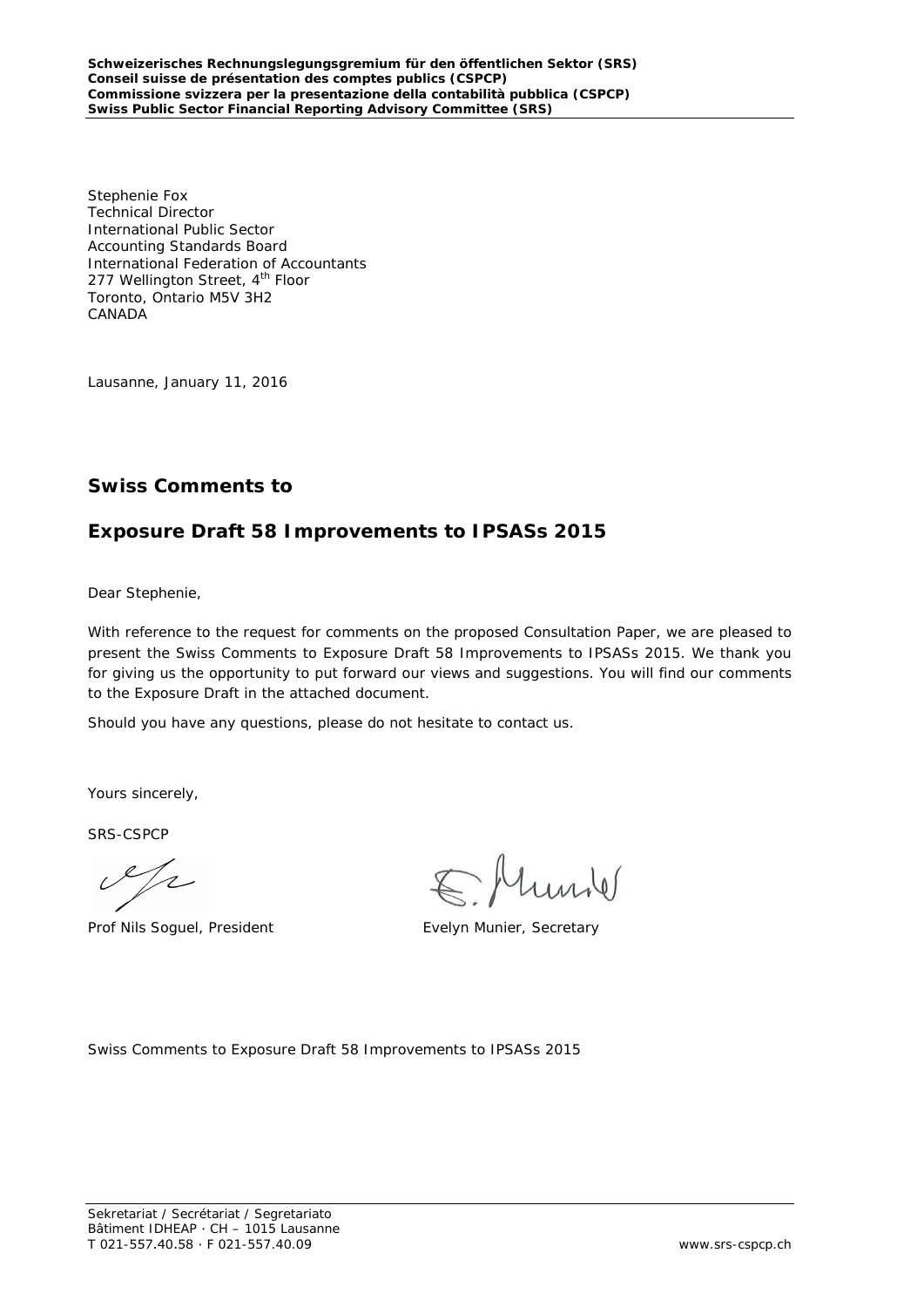# **Swiss Comment to**

# **ED 58: Improvements to IPSASs 2015**

# Table of Content **Page**